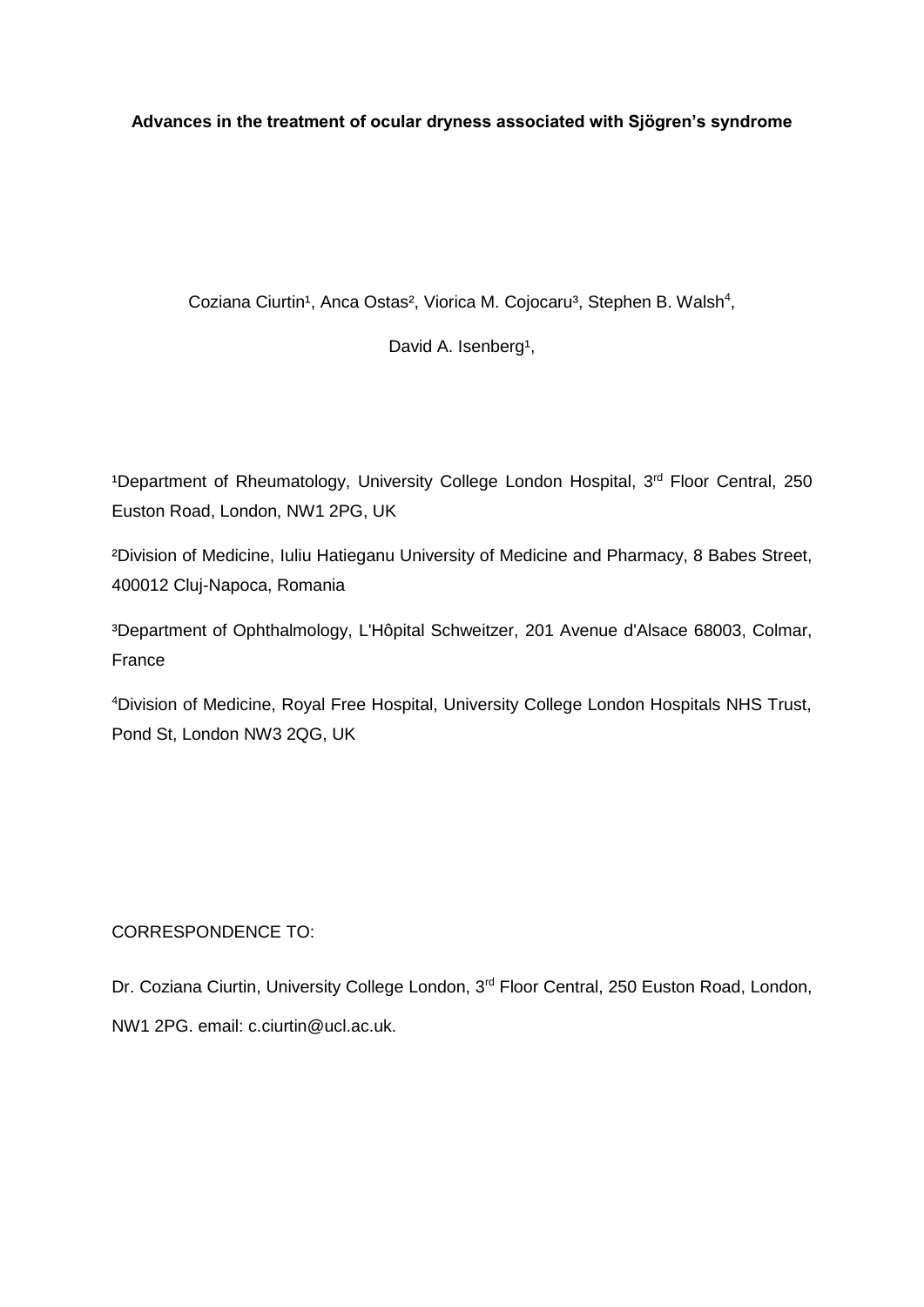The authors declared no conflict of interests. No grant or industry support was received for this study.

#### **Introduction:**

SS is a common autoimmune rheumatic condition, associated with localised symptoms of ocular and mouth dryness as a consequence of decreased lacrimal and salivary secretion due to the lymphocyte infiltration of the exocrine glands (1, 2). The incidence of pSS varies among different populations and depends on the classification criteria used for diagnosis (3, 4). A recent meta-analysis showed an incidence of 6.92 (95% CI 4.98 to 8.86) per 100 000 person-years and overall prevalence of 60.82 (95% CI 43.69 to 77.94) cases per 100 000 (5).

The pathogenesis of dry eye symptoms associated with SS remains uncertain (6, 7); lacrimal gland infiltration with B and T lymphocytes and epithelial cells activation driven by cytotoxic T cells, together with increased apoptosis, and expression of Ro and La antibodies on the surface of apoptotic cells are considered to be the main pathogenic events associated with glandular destruction in SS (8). More recently, it was found that abnormal apoptosis, cytokine and toll-like receptor (TLR) activation and perivascular lymphocytic infiltration are present in the glandular tissue even before the onset of clinical symptoms associated with SS (9). In contrast, the systemic features of SS seem to be more associated with B cell activation, autoantibody production and polyclonal hypergammaglobulinaemia, which is likely to be linked to the increased risk of lymphoma observed in these patients (10, 11).

Despite the recent efforts of ophthalmologists to define and classify the dry eye disease (12), very few publications have critically reviewed the evidence for treatment recommendations (13).

The ocular dryness is always associated with a localised inflammatory process and damage of the ocular surface, which is common to all underlying conditions (14). Although often labelled as a benign feature of SS, the eye dryness can lead to decreased quality of life and potentially severe complications (15). A recent study found no correlation between the perceived sicca symptoms and the tear secretion in pSS patients, despite good correlation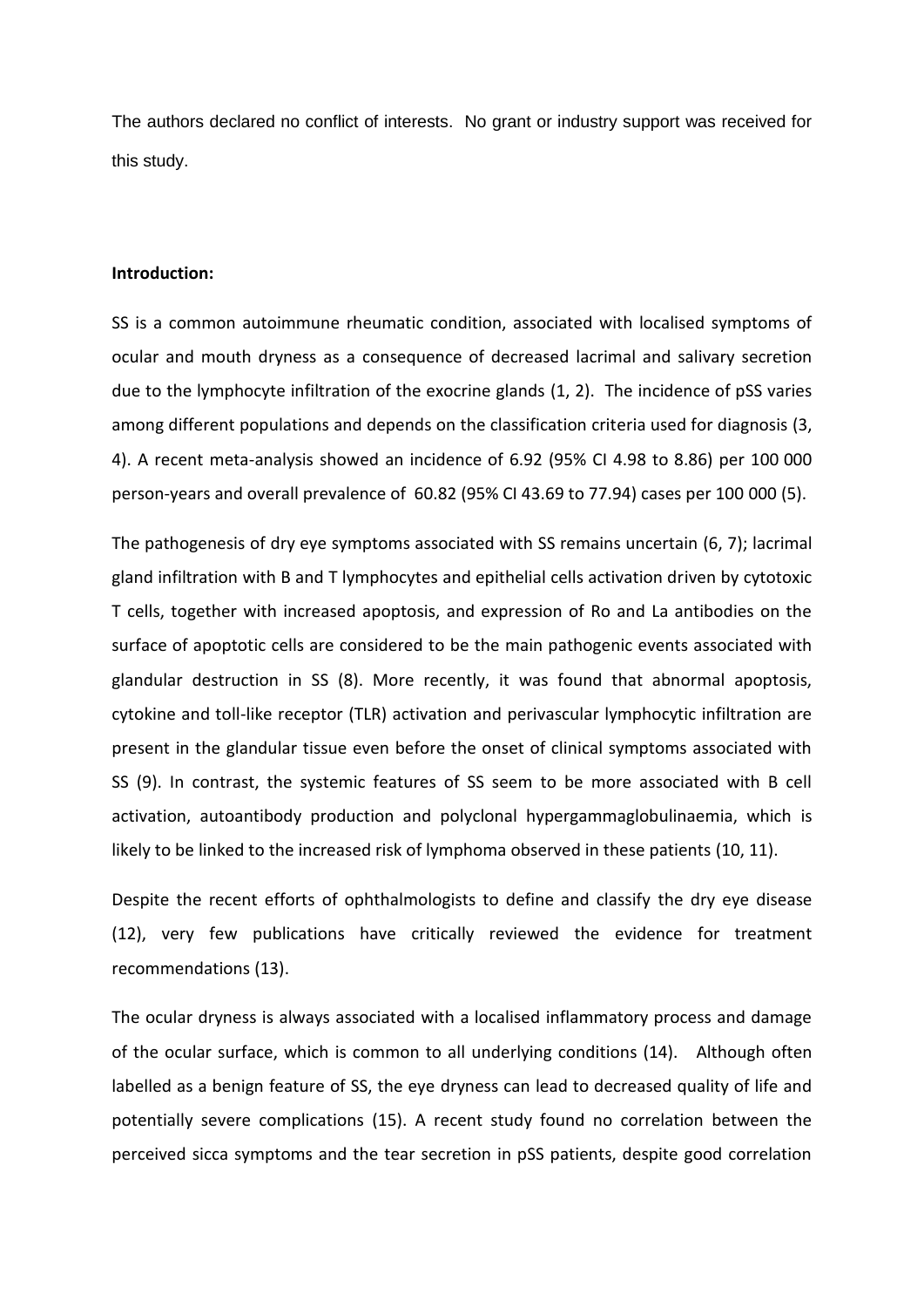with age and disease activity (16). The incidence of dry eye is increased in the older population (17) and also after cataract and refractive surgery (18). Symptoms of ocular dryness are reported with different frequency by patients with rheumatic conditions (19, 20).

### **Methods:**

We search PubMed (MEDLINE) and EMBASE electronic data bases from January 1994 to September 2014, aiming to identify reports about different therapies for dry ocular symptoms associated with SS, using the following MeSH terms: Sjogren's syndrome treatment, dry eye treatment, sicca syndrome and keratoconjunctivitis sicca treatment. Using all these terms combined, we identified 458 articles. Only the articles in English, reporting on data about the effectiveness of treatment in SS were included in the review (n=163). We excluded case reports and animal model studies, and complemented the electronic search by a hand research of the references of the review articles related to this topic. Ultimately, 78 relevant articles were carefully reviewed.

#### **Therapeutic strategies**

The current therapeutic armamentarium comprises artificial tears, topical applications of immunosuppressant therapies, systemic immunosuppressant and immunomodulatory therapies, secretagogues and interventional treatments. We summarise below the main treatment options currently available for addressing of symptoms of dry eye associated with SS (Table 1).

### **Topical treatments**

It is currently recognised that the ocular dryness is associated with a local inflammatory process. The efficacy of topical antiinflamatories was tested in two randomised controlled trials (RCT), one prospective, open label, using diclofenac 0.1% drops (21) and one controlled, parallel group study, comparing diclofenac 0.1% with indomethacin 0.1 % eye drops (22). Both studies showed improvement of the subjective symptoms in the NSAIDs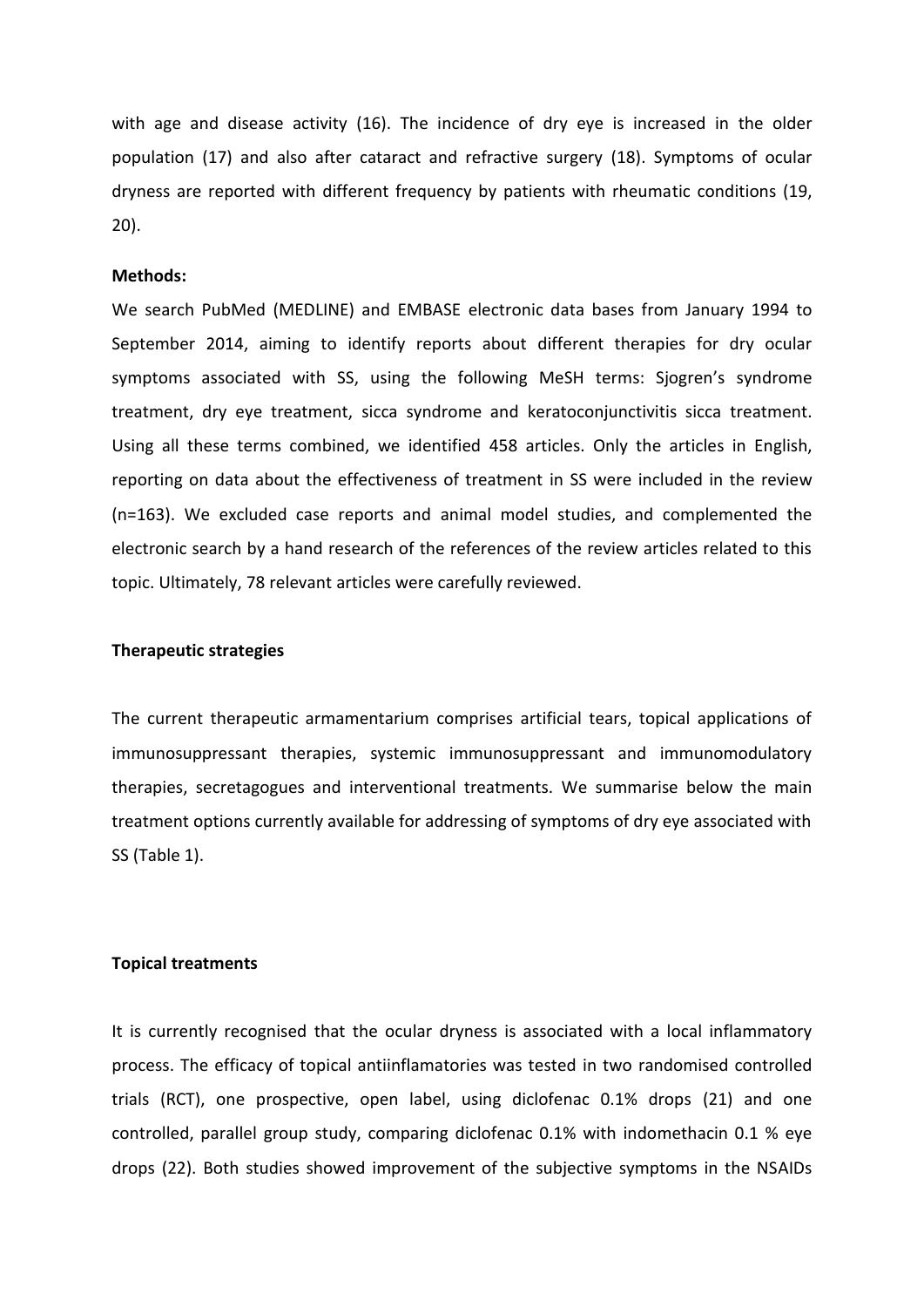treatment arms, which was not maintained at day 28 in the first study, and was associated with significant worsening of the corneal staining in the diclofenac group in the second study. It is currently accepted that topical NSAIDs should be used with caution in patients with SS (22) (Table 1).

The use of topical corticosteroids was effective in one prospective trial of 53 SS patients, which used methylprednisolone, initially administered 4 times daily for the first two weeks, and tapered every 2 weeks. The treatment led to significantly improved tear break-up time (BUT) and Schirmer test results at the end of the treatment period and drug-free remission for a mean duration of 56.6 weeks and 20.8% recurrences. The clinical improvement was associated with an increased number of conjunctival goblet cells as assessed by impression cytology (23).

The use of topical applications with artificial tears was associated with statistically significant changes in contrast sensitivity over a 4 hour period of instillation of a variety of artificial tears in patients with SS in a randomised controlled trial (RCT). It was also observed that the more muco-adhesive artificial tears demonstrated a significantly greater effect (24). Both artificial tears and punctal plugs relieved dry eye symptoms, repaired corneal lesions, enhanced tear film stability, and improved contrast sensitivity in patients with pSS (25).

Instillations with 0.4% sodium hyaluronate were effective in achieving improvement in the rose bengal conjunctival stain starting from day 15 ( $p = 0.01$ ) and for BUT and fluorescein corneal stain at day 90, but showed no improvement in the Schirmer's test, according to another RCT involving patients with primary (pSS) and secondary SS (26).

Autologous serum (20%) topical applications were also associated with improvement in the Rose Bengal and fluorescein scores (p<0.01 and p<0.05, respectively) after 4 weeks (27). However, no significant change in BUT scores was observed, despite the improvement in the dryness sensation, as reported by 12 patients with pSS treated for 4 weeks. In another study, including 3 different groups of patients with ocular symptoms, autologous serum (concentration 100%) was associated with the best outcome in improving the sensation of dryness (p<0.01) and decrease of the corneal staining score in the SS group (p=0.041) after 12 weeks (28).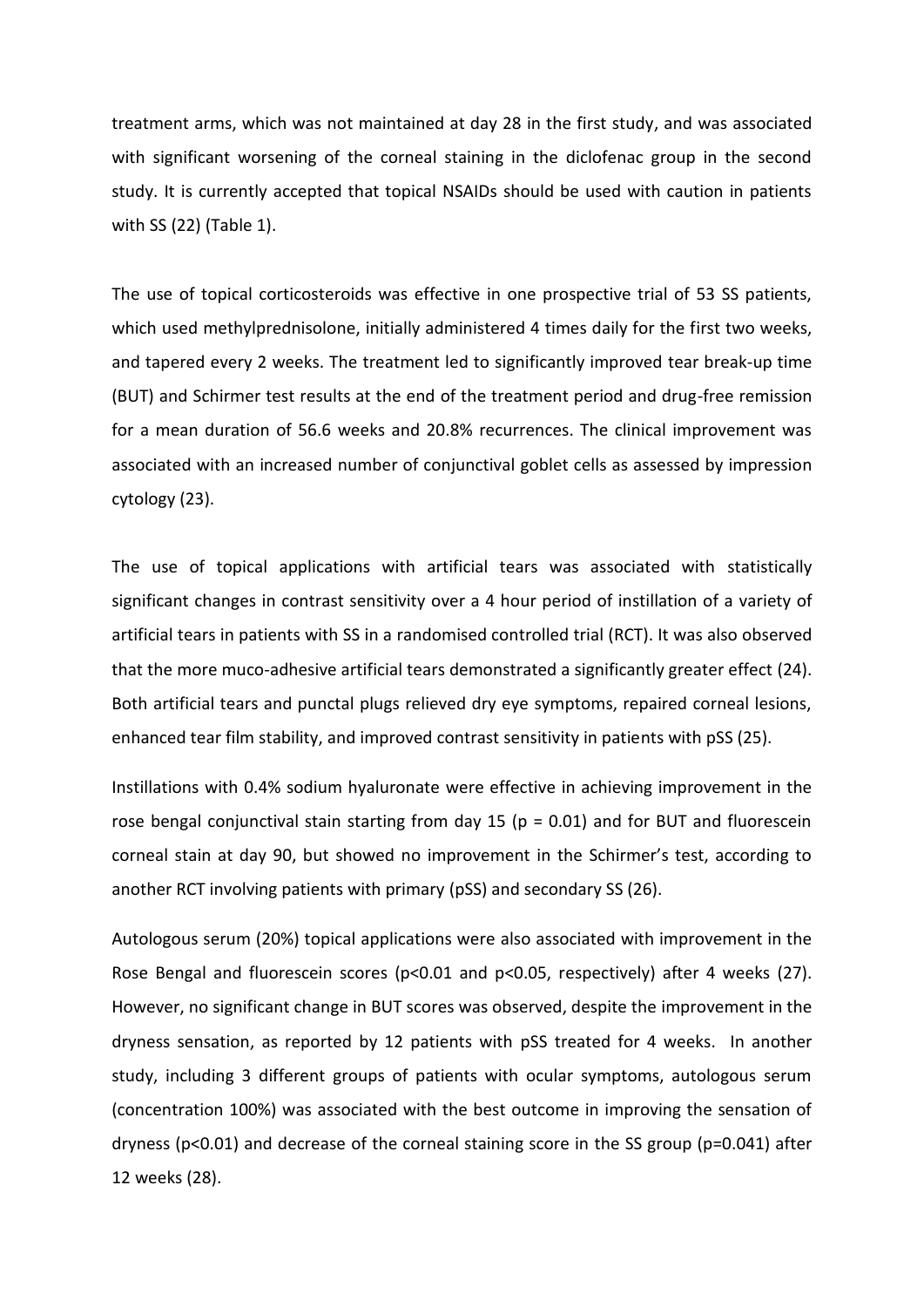Several clinical trials investigated the efficacy of cyclosporine 0.05%, topical application, in patients with SS and dry eye symptoms (29-31). In a 24 week RCT using two different doses, 0.5% and 1 %, there was evidence of improvement in several dry eye-related outcomes (Table 1); (32). Cyclosporine 0.05% was as effective as vitamin A (ocular instillations), and superior to carbomethylcellulose, in improving the symptoms of blurred vision and break time and Schirmer tests (p=0.05) (Table 1)(33).

Cyclosporine topical applications improved both, the mean corneal fluorescein staining scores ( $p \le 0.001$ ) and global physician assessment of dry eye status (in 72.7% SS patients) in a prospective study (31).

#### **Oral treatments:**

Several oral treatments were used to assess their efficacy in controlling different symptoms associated with SS. Pilocarpine is a non-selective [muscarinic acetylcholine receptor M3](http://en.wikipedia.org/wiki/Muscarinic_acetylcholine_receptor_M3) agonist, known to stimulate the secretion of saliva and sweat, as established many years ago (34).

In a recent RCT, comparing the efficacy of pilocarpine 5 mg twice a day (n=29) with artificial tears (n=28) and inferior puncta occlusion (n=28), pilocarpine significantly improved the subjective global assessment of dry eyes compared with artificial tears (p<0.001) and inferior puncta occlusion ( $p$ <0.05). Furthermore, patients receiving oral pilocarpine also showed greater objective improvement, as measured by the Rose Bengal test (p<0.05), although the Schirmer test showed no differences between the treated groups (35). Another large RCT, placebo controlled, assessed the efficacy of pilocarpine 20-30 mg daily (dose adjustment study) vs. placebo in patients with SS. The pilocarpine group demonstrated both significant improvement in global assessment of dry eyes related symptoms ( $p \le 0.0001$ ) and relief in 6 of 8 dry-related symptoms as assessed using a patient questionnaire (p≤0.04) at 12 weeks (30 mg/daily) (36).

In another RCT, pilocarpine 5 mg, four times daily, was effective in improving the symptoms associated with dry mouth and dry eye (61% vs, 31%, p<0.001 and 42% vs. 26%, p=0.009) in comparison with placebo (37). The efficacy of cevimeline was confirmed in a prospective, double-blinded trial which followed up pSS patients for 4 weeks (20 mg t.d.s.) and in a 12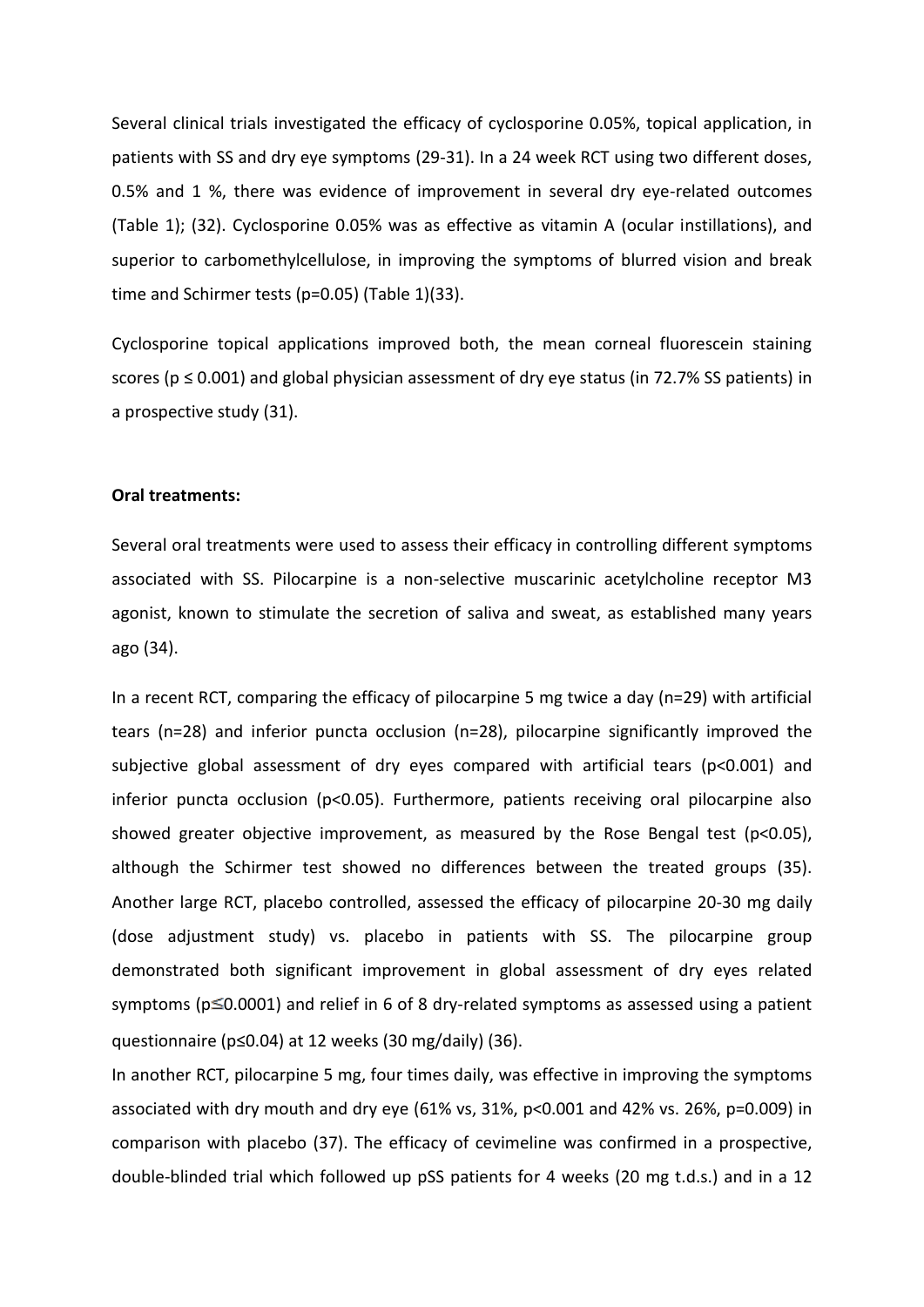week RCT (30 mg t.d.s), which both showed statistically significant improvements in patient subjective global assessment of dry eyes and lacrimal flow rates, as measured by Schirmer's test (38, 39).

Hydroxychloroquine (HCQ) has been used in SS and found beneficial in controlling the symptoms of oral dryness and joint pain associated with SS (40).

The efficacy of HCQ in controlling symptoms of dry eye was confirmed in pSS patients in a prospective study where patients were assessed 3 months after stopping HCQ. However, a significant worsening was observed in, tear break up-time (TBUT) (P < 0.001), lissamine green ( $p < 0.01$ ) and corneal fluorescein staining scores ( $p < 0.003$ ). Improvement of subjective symptoms was also noted after 12 weeks treatment with HCQ (P < 0.007 and P < 0.003, respectively) (41). A clinical improvement in the symptoms of ocular dryness was associated with decrease in the tear BAFF levels (41). However, a recent RCT study showed no efficacy of HCQ in controlling the symptoms of dryness associated with SS after 24 weeks of treatment (42).

Methotrexate did not improve objective features of ocular dryness, despite being effective in improving the reported symptoms of dryness, as assessed by an open, one-year pilot study with weekly methotrexate (43). A small open-label study with leflunomide 20 mg daily, including 15 patients with pSS with early and active disease, found no statistical significant difference in terms of perceived ocular dryness of objective improvement in the Schirmer test (44). No significant improvement of the ocular dryness was reported in studies with azathioprine (45) or oral cyclosporine (46), and the use of thalidomide was associated with prominent side-effects (47).

Rebamipide, an amino acid derivative of 2-(1H)-quinolinone, was reported to be effective in increasing the secretion of both membrane-associated and secreted-type mucins through mucin production in the conjunctival goblet cells, and in the corneal epithelial cells (48). This mucin secretagogue, used as ocular suspension was more effective than sodium hyaluronate at relieving the symptoms of ocular dryness and improving the corneal and conjunctival staining tests in a RCT in 188 patients with dry eye (49). There are no studies available to assess its efficacy in patients with SS.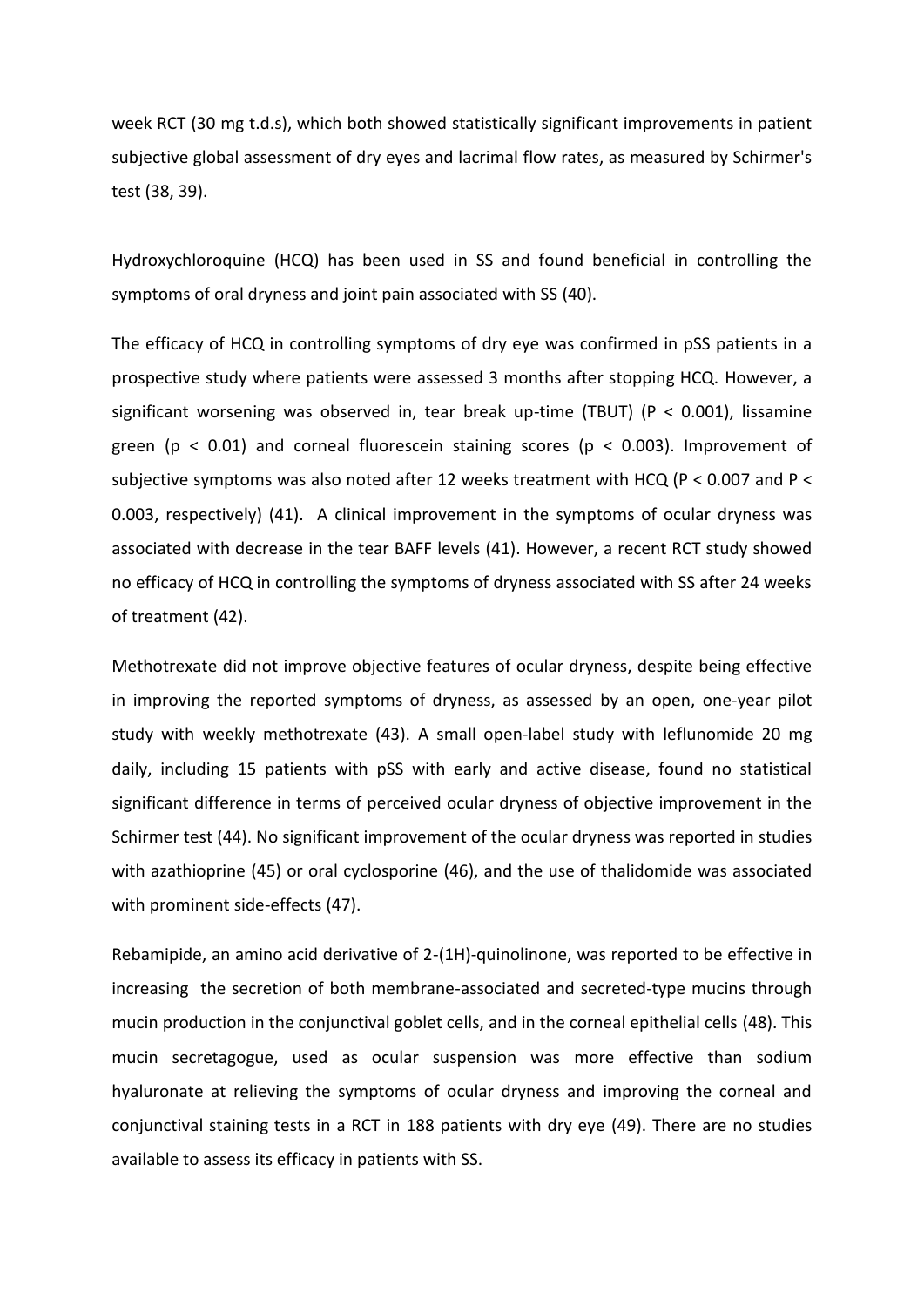A large recent 6-week RCT, placebo controlled study, including 240 patients with SS and testing a Chinese traditional herbal medicine compound (granules) showed a significant improvement in the Schirmer test in both eyes, and also in the salivary flow, in the treatment arm compared with placebo (50).

The treatment of end-stage autoimmune dry eye associated disease with MICOF keratoprosthesis is considered to be one of the last resorts in the therapeutic armamentarium. Studies reported variable rates of success and additional treatment, comprising prophylactic autologous auricular cartilage implantation aiming to reinforce the anterior surface of recipient's cornea was needed to preserve the ocular integrity following corneal melting (51). Despite the increasing experience with corneal transplants, there are no reports of this treatment being effective in the end-stage ocular disease associated with SS, suggesting that this condition is reasonably well controlled with conservative treatment.

|  | Table 1: Treatments for ocular dryness associated with SS |
|--|-----------------------------------------------------------|
|--|-----------------------------------------------------------|

| <b>Authors</b>                        | Study design/patient characteristics/          | <b>Main results</b>                                    |
|---------------------------------------|------------------------------------------------|--------------------------------------------------------|
|                                       | medication dose                                |                                                        |
|                                       |                                                |                                                        |
|                                       |                                                |                                                        |
| <b>Topical NSAIDs</b>                 |                                                |                                                        |
|                                       |                                                |                                                        |
| Aragona et al,                        | Controlled, single-blind, parallel, clinical   | Both groups showed at day 30 a statistically           |
| $2004(22)$ .                          | study, 20 patients (8 with pSS and 12 with     | significant reduction of corneal sensitivity           |
|                                       | sSS), 0.1% indomethacin vs. 0.1 %              | $(p<0.05)$ .                                           |
|                                       | diclofenac; 30 day study with a follow-up      | The ocular discomfort score was statistically          |
|                                       | visit 7 days after the discontinuation of      | significantly reduced in both groups starting          |
|                                       | therapy.                                       | from day 15 ( $p<0.05$ ).                              |
|                                       |                                                |                                                        |
| Zhang et al,                          | 10 SS patients were assessed over a 4-         | Statistically significant changes in contrast          |
| 2013 (24).                            | hour period after instillation of a variety of | sensitivity were measured over time after              |
|                                       | artificial tears.                              | artificial tear instillation, with the greatest effect |
|                                       |                                                | at 3 to 6 cycles.                                      |
|                                       |                                                |                                                        |
| Artificial tears and autologous serum |                                                |                                                        |
|                                       |                                                |                                                        |
| Tsubota et al,                        | Case-control clinical trial, $n=12$ patients   | Subjective<br>comfort<br>evaluated<br>using<br>a       |
| 1999 (27).                            | with SS were treated with autologous           | questionnaire improved significantly at 2 and 4        |
|                                       |                                                |                                                        |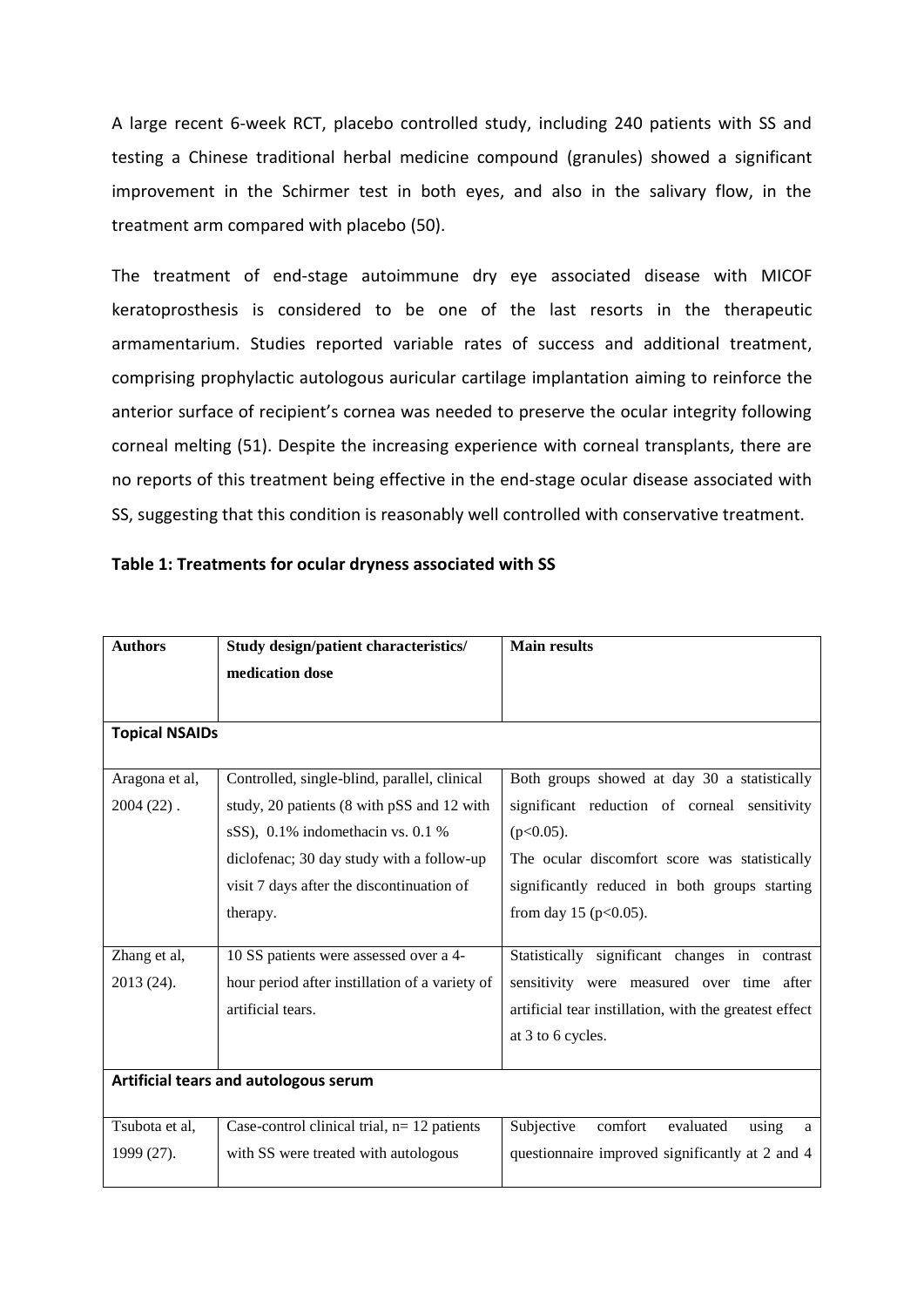|                  | serum 20%, for 4 weeks.                   | weeks, respectively $(p<0.05)$ .                                |
|------------------|-------------------------------------------|-----------------------------------------------------------------|
|                  |                                           |                                                                 |
|                  |                                           |                                                                 |
| Cho et al, 2013  | Patients with SS, dry eye, and persistent | AS100<br>the<br>SS <sub>1</sub><br>showed fewer<br>In<br>group, |
| (28).            | epithelial defects were randomly treated  | symptoms all the other concentrations (all $p <$                |
|                  | with autologous serum eye drops for 12    | 0.01) and was associated with decreased corneal                 |
|                  | weeks at different concentrations: 100%   | staining at 12-week post-treatment ( $p = 0.041$ ).             |
|                  | (AS100), 50% serum with normal saline,    |                                                                 |
|                  | sodium hyaluronate or ceftazidime.        |                                                                 |
|                  | Topical immunosuppressive therapy         |                                                                 |
| Hong et al,      | Prospective trial, 53 SS patients         | Significantly improved tear break-up time                       |
| 2007 (23).       | treated with methylprednisolone, 4        | (BUT) and Schirmer test results at the end                      |
|                  | times daily for the first two weeks,      | of the treatment period and drug-free                           |
|                  | tapered off every 2 weeks.                | remission for a duration of 56.6 weeks and                      |
|                  |                                           | 20.8% recurrences. After the second pulse-                      |
|                  |                                           | therapy the drug-free remission period was                      |
|                  |                                           |                                                                 |
|                  |                                           | 72.4 weeks.                                                     |
| Deveci et al,    | Prospective study,                        | Improvement in subjective symptoms (burning-                    |
| 2014 (52).       | 26 SS patients treated for 1 month with   | prickling sensation, light sensitivity, pain) and               |
|                  | cyclosporine A 0.05 % topical, vs. 20 SS  | redness ( $p=0.0001$ ) at 1 month.                              |
|                  | patients treated with saline solution.    |                                                                 |
|                  |                                           | Improvement of the Shirmer test $(p=0.0001)$                    |
|                  |                                           | and tear BUT ( $p = 0.0001$ ) at 1 month.                       |
| Sall et al, 2000 | RCT, 24 weeks, topical cyclosporine       | 0.05% vs. placebo: better corneal staining score                |
| (32).            | 0.05% (n=293) and 0.1% (n=292) vs.        | ( $p = 0.008$ ), Schirmer test score ( $p < 0.007$ ), better    |
|                  | placebo $(n=292)$ .                       | score for blurred vision ( $p<0.01$ ), and decrease             |
|                  |                                           | in concomitant use of artificial tears $(p<.006)$ .             |
|                  |                                           |                                                                 |
|                  |                                           | Cyclosporine 0.1% group had a better corneal                    |
|                  |                                           | staining score $(p<0.06)$ , Schirmer test (p                    |
|                  |                                           | <0.007) than the placebo group.                                 |
| Kim et al, 2009  | RCT, 12 weeks, topical cyclosporine       | vision<br>Improvement of reported blurred                       |
| (33).            | 0.05% (n=50) vs. vitamin A (n=50) vs.     | (cyclosporine and vitamin A vs. CMC, p<0.05),                   |
|                  | carboxymethylcellulose (CMC) (n=50).      | better break-up time (BUT) (cyclosporine and                    |
|                  |                                           | vitamin A vs. CMC, p<0.05), better Schirmer                     |
|                  |                                           | test score (cyclosporine and vit A vs. CMC,                     |
|                  |                                           | $p<0.05$ ).                                                     |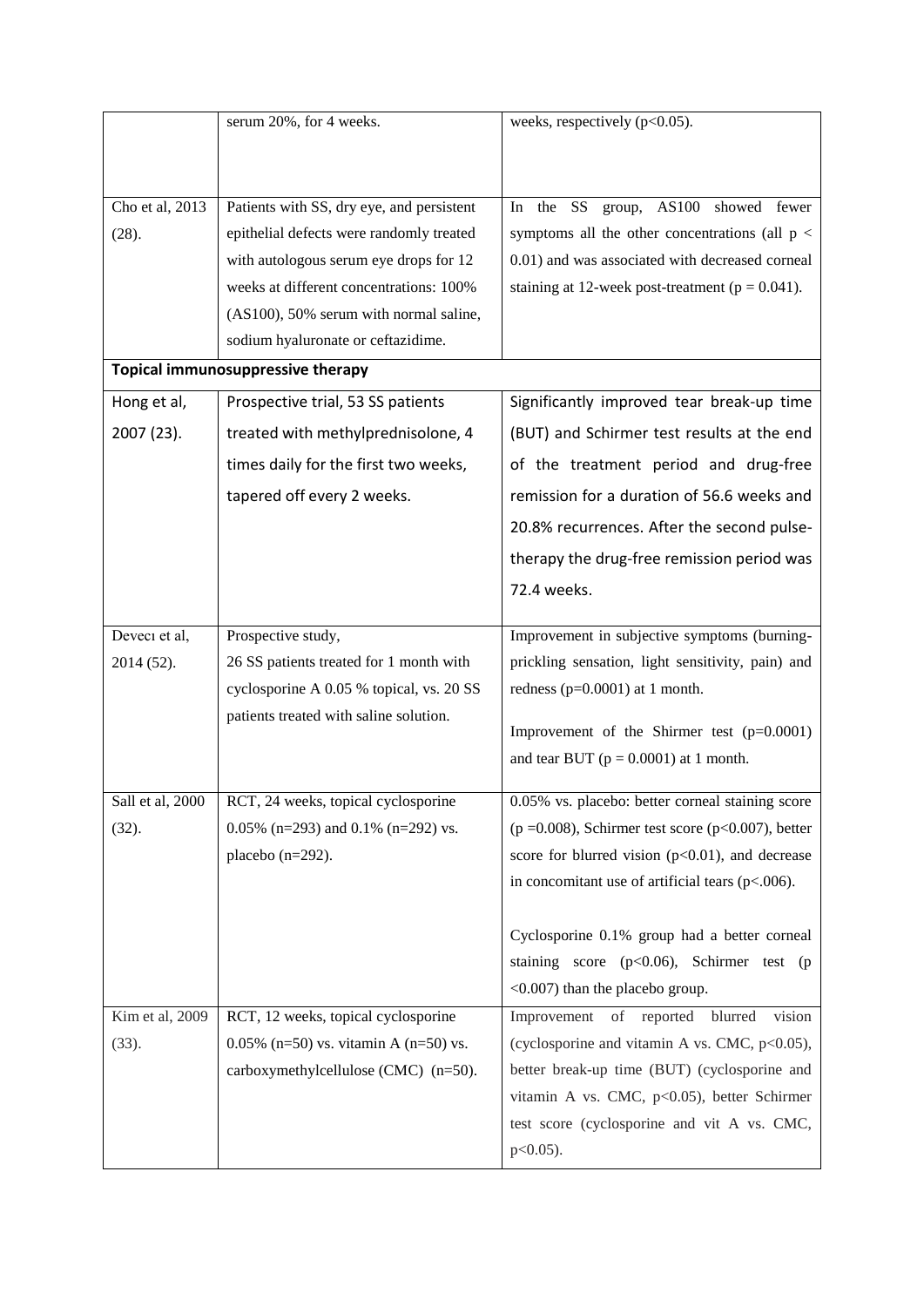| Roberts et al,             | RCT, 6 months, topical cyclosporine            | Cyclosporine and cyclosporine/PO groups vs.                            |
|----------------------------|------------------------------------------------|------------------------------------------------------------------------|
| 2007 (29).                 | 0.05% (n=10) vs. cyclosporine $0.05%$ +        | PO only group had no significant improvement                           |
|                            | punctal occlusion (PO) $(n=10)$ , PO only      | in the Schirmer test score $(3.0 \text{ and } 3.9 \text{ vs. } 3.8)$ , |
|                            | $(n=10)$ .                                     | but patient used less artificial tears in the                          |
|                            |                                                | cyclosporine/PO vs. PO groups $(-3.9 \text{ vs. } -2.1)$ ;             |
|                            |                                                | $p=0.01$ )                                                             |
| Dastjerdi et al,           | Retrospective study, cohort of 22 patients     | After a minimum of a 2-month course of                                 |
| 2009 (31).                 | (13 patients with ocular graft versus host     | treatment with a frequent dosing of cyclosporine                       |
|                            | disease and 9 patients with SS) treated        | overall dry eye symptoms were<br>$0.05\%$ .                            |
|                            | with cyclosporine 0.05%                        | improved in 15 (68.2%) patients (9 patients with                       |
|                            |                                                | ocular graft versus host disease and 6 patients                        |
|                            |                                                | with SS).                                                              |
| Oral muscarinic agonists   |                                                |                                                                        |
| Tsifetaki et al,           | A 12 week RCT, n=85, oral pilocarpine 5        | Pilocarpine was more effective than artificial                         |
| 2013 (35).                 | mg twice a day $(n=29)$ vs. artificial tears   | tears $(p<0.001)$ and inferior puncta occlusion                        |
|                            | $(n=28)$ vs. inferior puncta occlusion         | $(p<0.05)$ in improving the subjective symptoms                        |
|                            | $(n=28)$ . Patients receiving oral pilocarpine | dry eyes as assessed using a VAS. Pilocarpine                          |
|                            | and those with inferior puncta occlusion       | also was associated with more significant                              |
|                            | also received artificial tears.                | objective improvement of symptoms of dry eye,                          |
|                            |                                                | as measured by the Rose Bengal test $(p<0.05)$ ,                       |
|                            |                                                | while Schirmer's-I test showed no differences                          |
|                            |                                                | between the treated groups.                                            |
| Papas et al,               | 12 week RCT (n=256 patients), placebo-         | The pilocarpine group demonstrated<br>both                             |
| 2004 (36).                 | controlled, dose-adjustment study, oral        | significant improvement in global assessment of                        |
|                            | pilocarpine ( $n=128$ ) 20 mg to 30 mg daily   | dry eyes ( $p \le 0.0001$ ) and dry eye relief as                      |
|                            | vs. placebo $(n=128)$ .                        | assessed by improvement of in 6 of 8 related                           |
|                            |                                                | symptoms ( $p \le 0.04$ ).                                             |
| Vivino et al,              | RCT, double blind, 12 weeks, oral              | Primary outcomes met: improvement of dry                               |
| 1999 (37).                 | pilocarpine 2.5 mg/6h ( $n=121$ ) and 5 mg/6   | mouth symptoms (5 mgx4/ daily vs. placebo) in                          |
|                            | h (n=127) vs. placebo (n=125).                 | 61% vs. 31% SS patients ( $p<0.001$ ), and dry eyes                    |
|                            |                                                | symptoms in 42% vs. 26%, ( $p=0.009$ );                                |
| <b>Conventional DMARDs</b> |                                                |                                                                        |
| Rihl et al, 2009           | Retrospective analysis of 14 patients with     | The sicca group showed a significant increase in                       |
| $(40)$ .                   | pSS with vs. 21 patients with objective        | tear production ( $p=0.001$ ). There was a positive                    |
|                            | sicca symptoms were treated with HCQ           | correlation between the $\alpha$ -fodrin IgA antibody                  |
|                            | for up to 6 months.                            | titer and the Schirmer's test at baseline $(r=0.66)$ ;                 |
|                            |                                                | $p=0.001$ ) and after treatment (r=0.6; p=0.004) in                    |
|                            |                                                | this group.                                                            |
|                            |                                                |                                                                        |
| Gottenberg et              | RCT, n=120 SS patients receiving HCQ           | Between weeks 0 and 24, the mean (SD)                                  |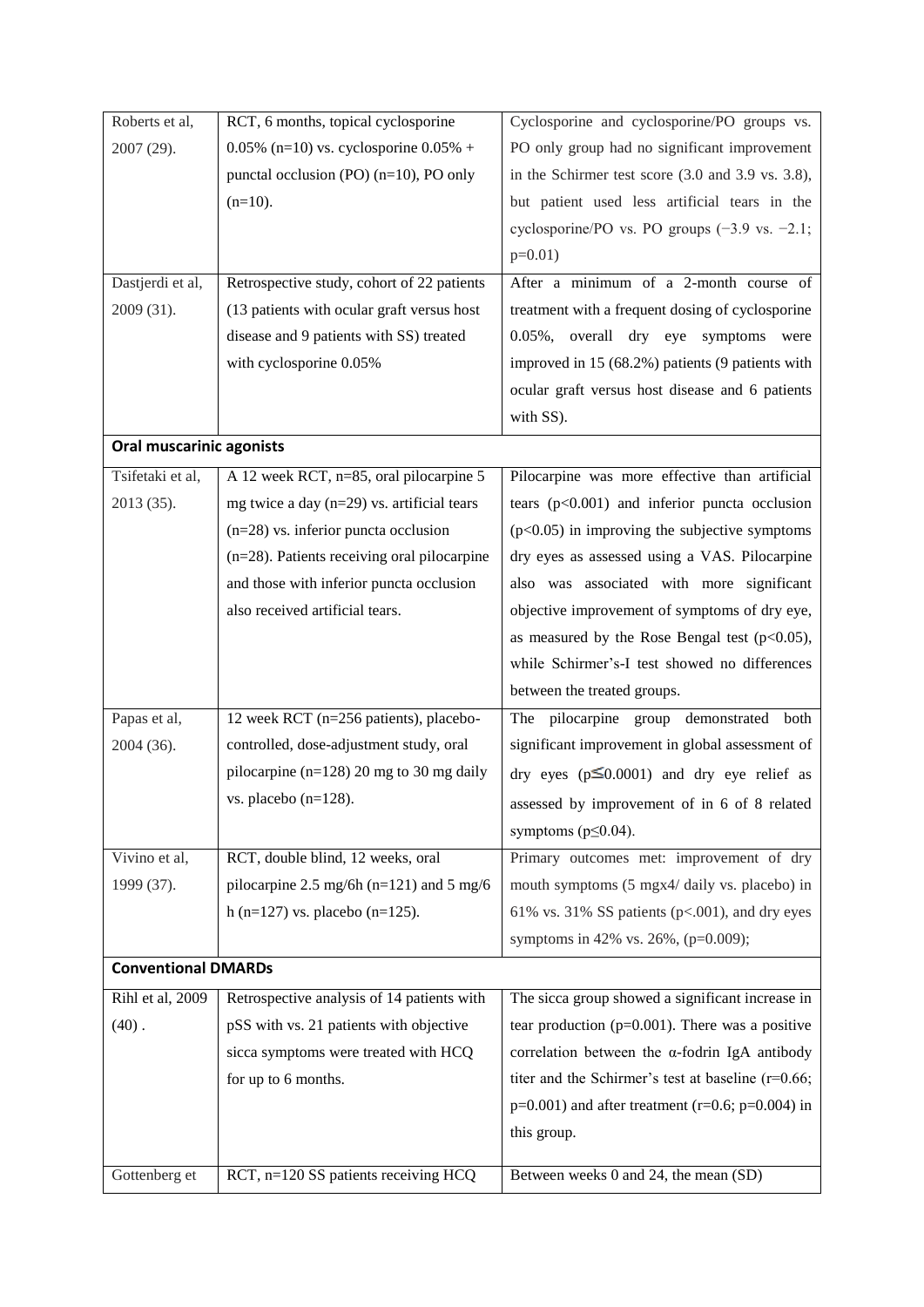| al., 2014 (42)             | 400 mg daily vs. placebo for 24 weeks and         | numeric analogue scale score for dryness          |
|----------------------------|---------------------------------------------------|---------------------------------------------------|
|                            | active medication from week 24 to 48.             | changed from 6.38 (2.14) to 5.85 (2.57) in the    |
|                            |                                                   | placebo group and 6.53 (1.97) to 6.22 (1.87) in   |
|                            |                                                   | the HCQ group $(p=0.55)$                          |
|                            |                                                   |                                                   |
| Van Woerkom                | Pilot study, 15 patients with early and           | Schirmer test values didn't reach statistical     |
| et al, 2007                | active pSS received Leflunomide 20mg              | significance. No changes were observed in the     |
|                            | once daily for 24 weeks.                          | reported perceived ocular dryness.                |
| (44).                      |                                                   |                                                   |
|                            |                                                   |                                                   |
| <b>Biologic treatments</b> |                                                   |                                                   |
| Sankar et al,              | RCT, double-blind, 12 weeks, etanercept           | None of the primary and secondary outcomes        |
| 2004 (53).                 | $25 \text{ mg}$ (n=14) twice per week vs. placebo | were met at week 12.                              |
|                            | $(n=14)$ .                                        | There was no statistical significant difference   |
|                            |                                                   | between the treated and placebo groups as far as  |
|                            |                                                   | the ocular dryness VAS ( $p=0.53$ ) and Schirmer  |
|                            |                                                   | test ( $p=0.55$ ), were concerned.                |
| Meijer et al,              | 48 week, randomized, double-blind,                | The lissamine green test showed significant       |
| 2010 (54).                 | placebo-controlled trial, rituximab (RTX)         | improvement in lacrimal gland function in the     |
|                            | 1 g. twice at day 1 and 15 ( $n=20$ ) vs.         | rituximab group from baseline to weeks 5–48.      |
|                            | placebo $(n=10)$ .                                | However the Schirmer's test and BUT test          |
|                            |                                                   | revealed no significant changes in lacrimal       |
|                            |                                                   | gland function in either group.                   |
| Carubbi et al,             | 120 week, prospective, follow-up study,           | RTX treatment resulted in a faster and more       |
| 2013 (55).                 | n=41 patients with early pSS and active           | pronounced decrease of ESSDAI $(p<0.001)$         |
|                            | disease, RTX 1 $g/15$ d (n=19) vs.                | from week 24. Both the unstimulated salivary      |
|                            | DMARDs $(n=22)$ .                                 | flow and the Schirmer's I test were significantly |
|                            |                                                   |                                                   |
|                            |                                                   | increased in the RTX group from week 12           |
|                            |                                                   | $(p<0.001)$ .                                     |
| Devauchelle-               | 24 week RCT including 120 patients with           | The proportion of patients with at least 30-mm    |
| Pensec et al,              | scores of 50 mm or greater on at least 2 of       | decreases in at least two of the four VAS scores  |
| 2014 (56)                  | 4 VASs (global disease, pain, fatigue, and        | (assessing global disease, pain, fatigue, and     |
|                            | dryness) and recent-onset $(10 years)$            | dryness), was higher in the RTX group at week     |
|                            | biologically active or systemic pSS treated       | 6 (22.4% vs. 9.1%; $P = 0.036$ )                  |
|                            | with RTX (1 g twice) vs. placebo.                 |                                                   |
| Meiners et al,             | 48 week RCT, n=28 patients with SS,               | Significant improvement in the lissamine green    |
| 2014                       | weekly subcutaneous administration of             | test from baseline to weeks 5-48 in the           |
| (57)                       | 125 mg abatacept.                                 | abatacept group. However the Schirmer's and       |
|                            |                                                   | BUT tests did not change significantly in any of  |
|                            |                                                   | the groups                                        |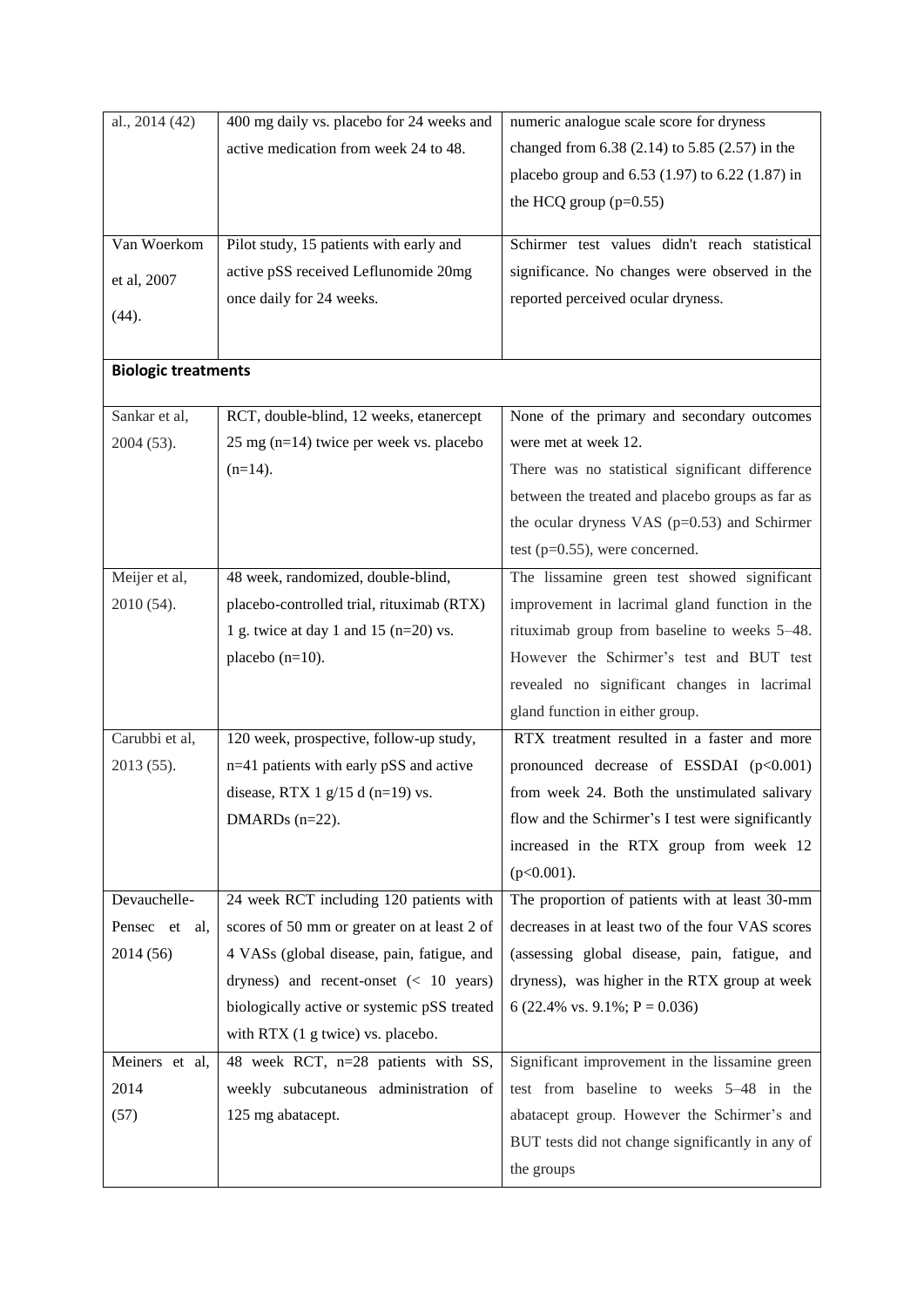| Steinfeld et al.  | $4 \quad \text{i.v.}$<br>infusions<br>RCT,<br>6<br>months | Fifty-three percent achieved a clinical response        |
|-------------------|-----------------------------------------------------------|---------------------------------------------------------|
| (58)              | epratuzumab administered<br>every<br>two                  | (improvement of at least 20% of a composite             |
|                   | weeks vs. placebo                                         | score including 5 parameters, which one of              |
|                   |                                                           | them being the Schirmer's tests) at 6 weeks,            |
|                   |                                                           | with $53\%$ , $47\%$ , and $67\%$ responding at 10, 18, |
|                   |                                                           | and 32 weeks, respectively.                             |
| Marriette et al., | 52 week open label trial, 103 patients with               | Improvement of the dryness as assessed by               |
| 2013              | SS, 10 mg/kg belimumab i.v., monthly.                     | VAS from 7.8 (1.8) to 6.2 (2.9) ( $p=0.0021$ ). No      |
| (59)              |                                                           | improvement in the Schirmer test at 6 months.           |

### **Biologic treatments**

Increased interest in testing biologic therapies effect in SS patients is evident (60). Etanercept, a TNF receptor fusion protein licensed for use in rheumatoid arthritis and ankylosing spondylitis, was tested for efficacy in a 12-week, double blind RCT (53). None of the study outcomes were met as patients did not improve after 12 weeks of treatment. The negative results included objective and subjective assessment of ocular dryness (p=0.53 and p=0.55, respectively) (53).

The most encouraging results related to the use of biologic treatment in SS to address the symptoms of ocular dryness came from two RCT with rituximab (RTX). In a 48 week RCT of RTX vs. placebo, the lacrimal gland function assessed by the lissamine green test showed significant improvement in the rituximab group from baseline to weeks 5–48. However the Schirmer's and BUT tests did not change significantly in any of the groups (54) .

A prospective study which enrolled 41 patients with early pSS and active disease and followed for up to 120 weeks, demonstrated that RTX treatment results in a faster and more pronounced decrease of ESSDAI (p<0.001) from week 24. RTX treatment significantly increased the Schirmer tests from week 12 (p<0.001) (55).

A recently published RCT with RTX vs. placebo in patients with recent-onset or systemic pSS reported negative results as it did not reach the primary outcome, improvement of at least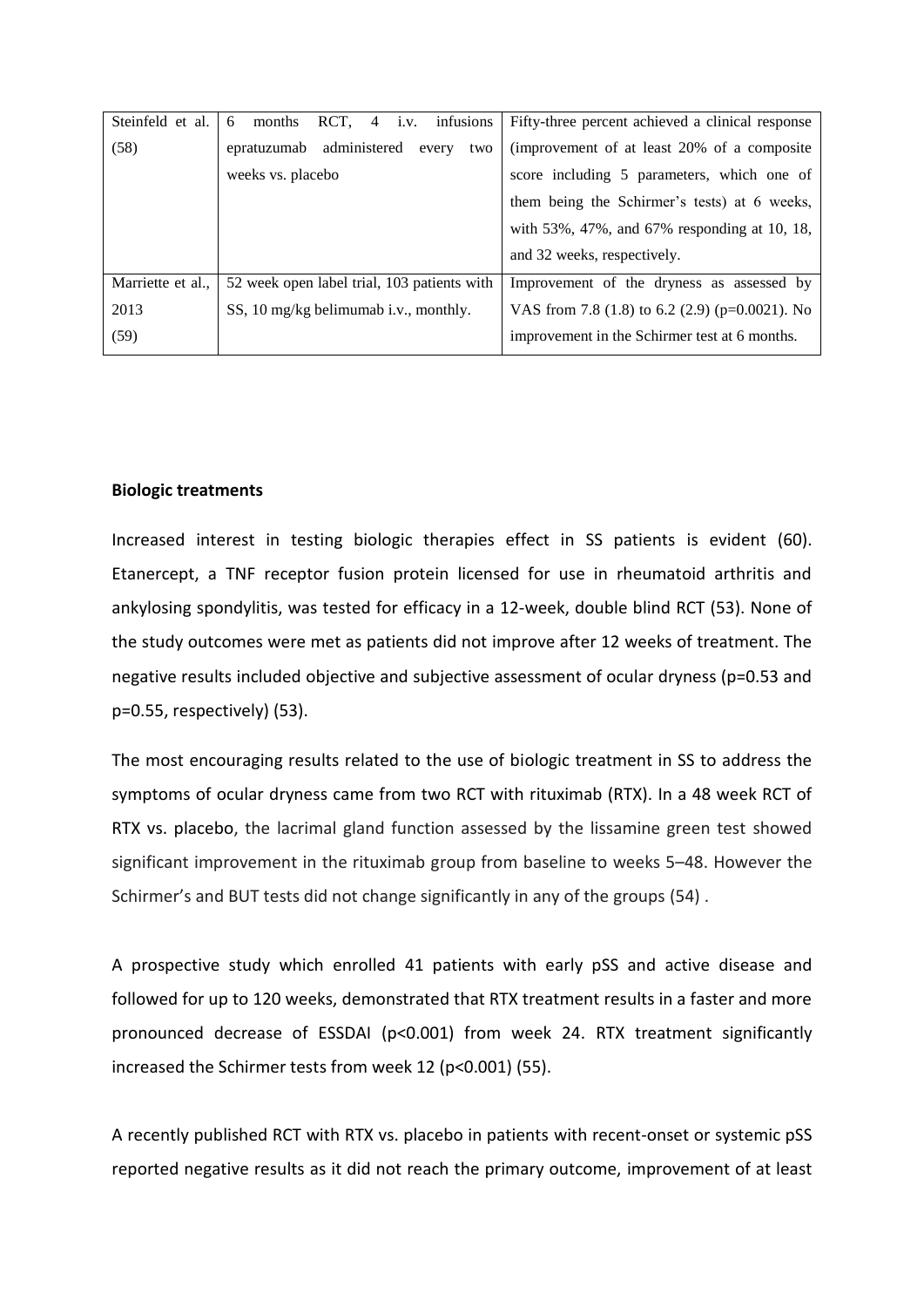30 mm in 2 of 4 VASs by week 24. However, there was a signal of efficacy of RTX at earlier time points as the proportion of patients with at least 30-mm decreases in at least two of the four VAS scores was higher in the RTX group at week 6 (22.4% vs. 9.1%;  $P = 0.036$ ). (56).

There is only one open label pilot study of abatacept in pSS (n=15), which reported no improvement in the salivary and lacrimal function, despite the encouraging results suggesting improved disease activity, laboratory parameters, fatigue and HR-QoL at weeks 24 and 44 (57).

An open-label, phase I/II study investigated the safety and efficacy of epratuzumab, a humanised anti-CD22 monoclonal antibody, in the treatment of 16 patients with active pSS (58). The response to the treatment was assessed using a composite endpoint, including the Schirmer test. Fifty-three percent achieved a clinical response (at > or = 20% improvement level) evaluated by this composite endpoint at 6 weeks, with 53%, 47%, and 67% responding at 10, 18, and 32 weeks, respectively (58).

Another B cell targeted therapy, belimumab, which is a monoclonal antibody that inhibits Bcell activating factor (BAFF) was tested in patients with SS in a prospective 1-year open-label trial (59). The primary end-point was defined as improvement in two of five items: reduction in ≥30% in dryness score on a visual analogue scale (VAS), ≥30% in fatigue VAS score, ≥30% in VAS pain score, ≥30% in systemic activity VAS assessed by the physician and/or >25% improvement in any B cell activation biomarker values. The primary end-point was achieved in 18 (60%). The mean dryness assessed by VAS varied from 7.8 (1.8) to 6.2 (2.9) (p=0.0021) but the Schirmer test didn't improve significantly after 6 months (59).

New biologic targets have emerged from in vivo and animal studies, such as Fas and CD 40 involved in the epithelial apoptosis associated with SS, which could represent the therapies of the future (61).

## **A proposed algorithm:**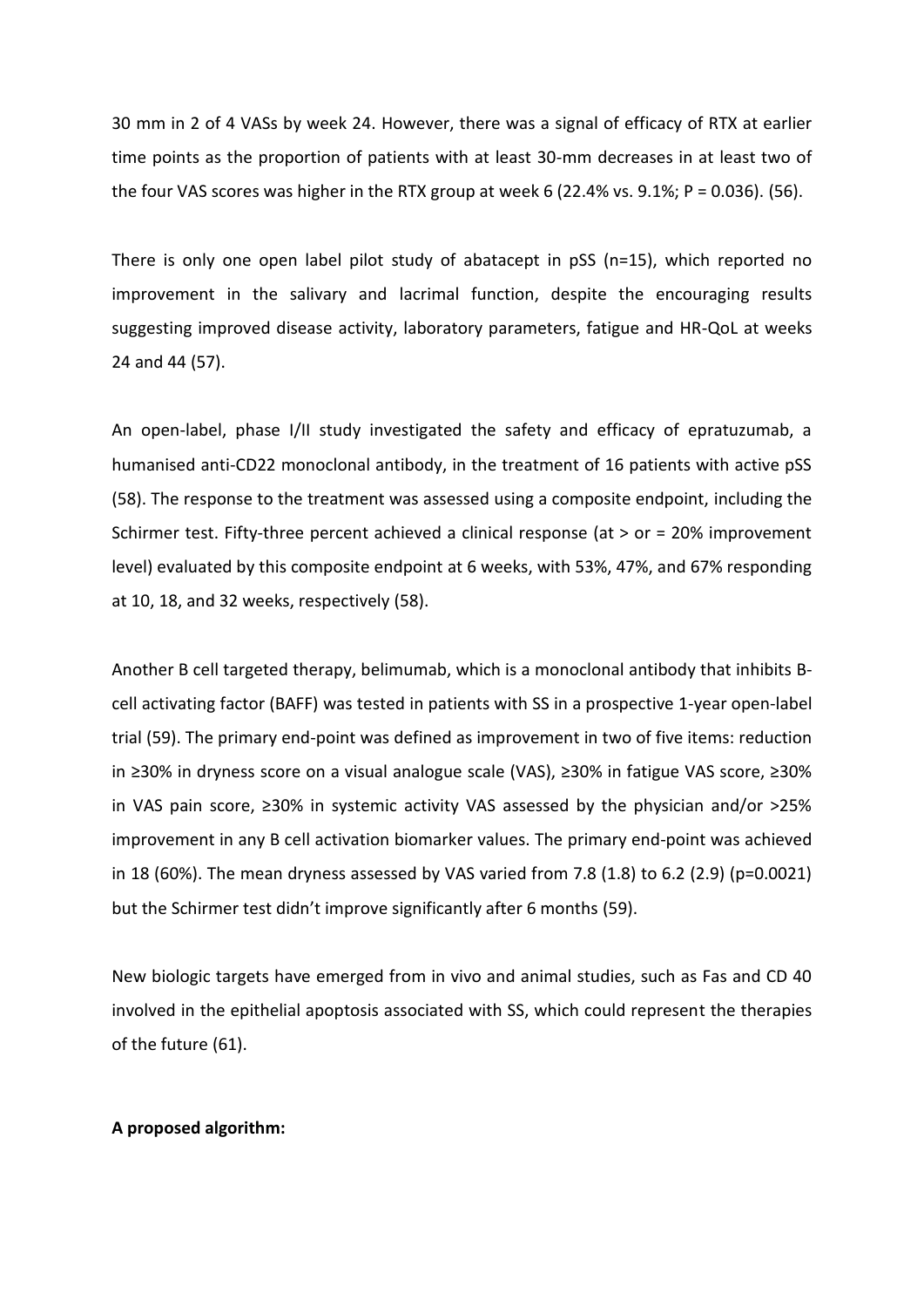Based on the available evidence from the literature data and the current recommendations for the management of dry eye symptoms (62), we propose a following algorithm (Figure 1) of ocular dryness treatment in patients with SS.

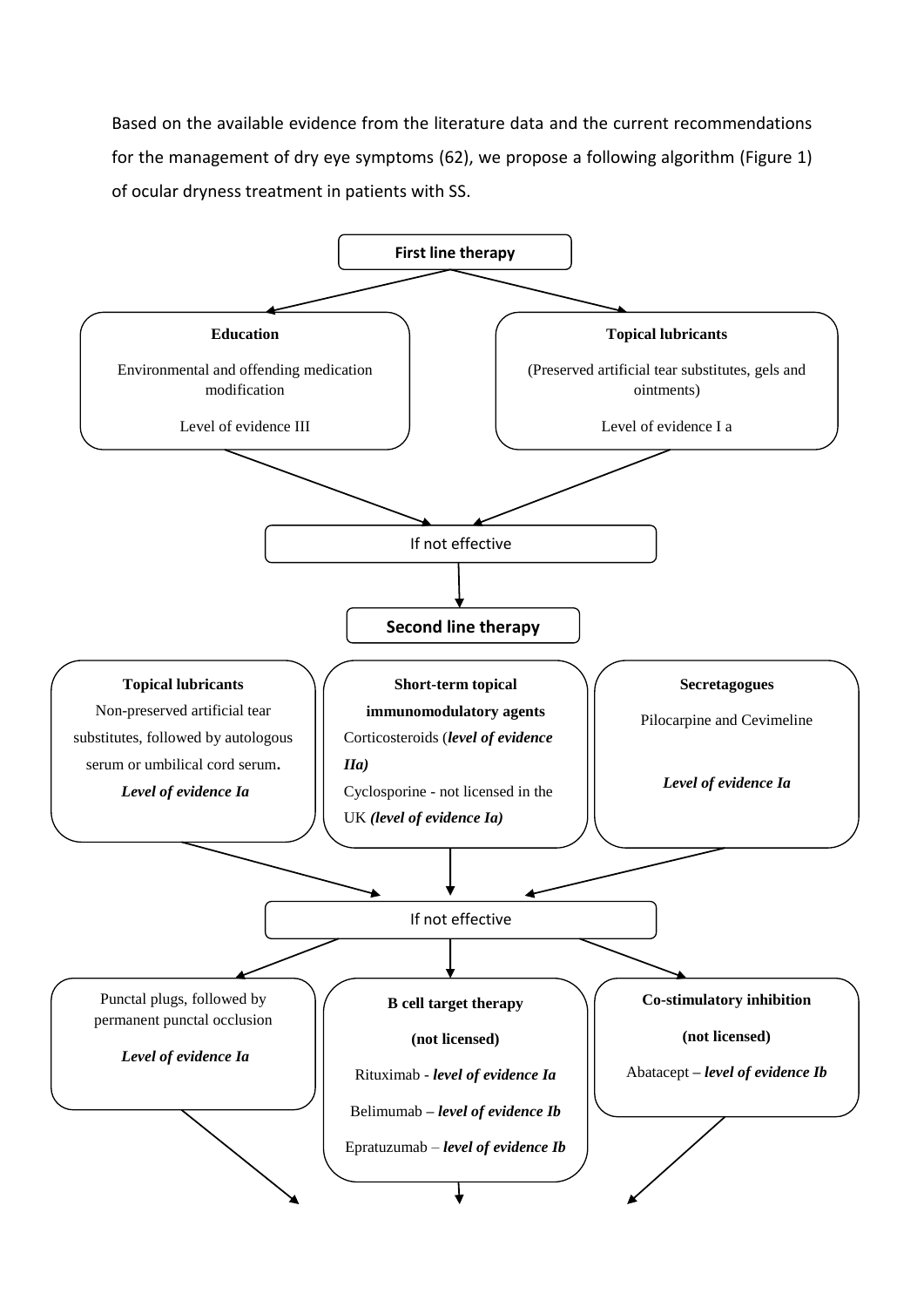

**Fig 1. A proposed algorithm for the treatment of dry eye associated with SS**

## **Conclusions:**

Despite being one of the central symptoms of SS, associated with significant impact of the quality of life of these patients, the ocular dryness is usually managed with tear substitution or topical anti-inflammatory/immunomodulatory medication. There is no good evidence for the efficacy of conventional DMARDs in improving lacrimal gland secretion in SS patients, apart from methotrexate, which only improved the subjective symptoms of ocular dryness in a small study and hydroxychroloquine, which improved the tear secretion in small, non RCT studies. A recent RCT proved no efficacy of this treatment as assessed at week 24. In comparison, there is good evidence that both pilocarpin and cevimeline are useful in improving the ocular dryness in patients with SS. Interesting and exciting results have been provided by the RCT involving new biologic therapies, which have shown improvement in many of the patient reported outcome measures related to symptoms of dryness. There is also evidence, from a prospective study, that rituximab improved the lacrimal secretion and histologic scores as well. Epratuzumab also improved a composite score, including the Schirmer test, in an open label, early phase study. It was emphasized from previous studies, that the selection of patients with early disease and residual lacrimal and salivary function is pivotal in ensuring a functional response following treatment.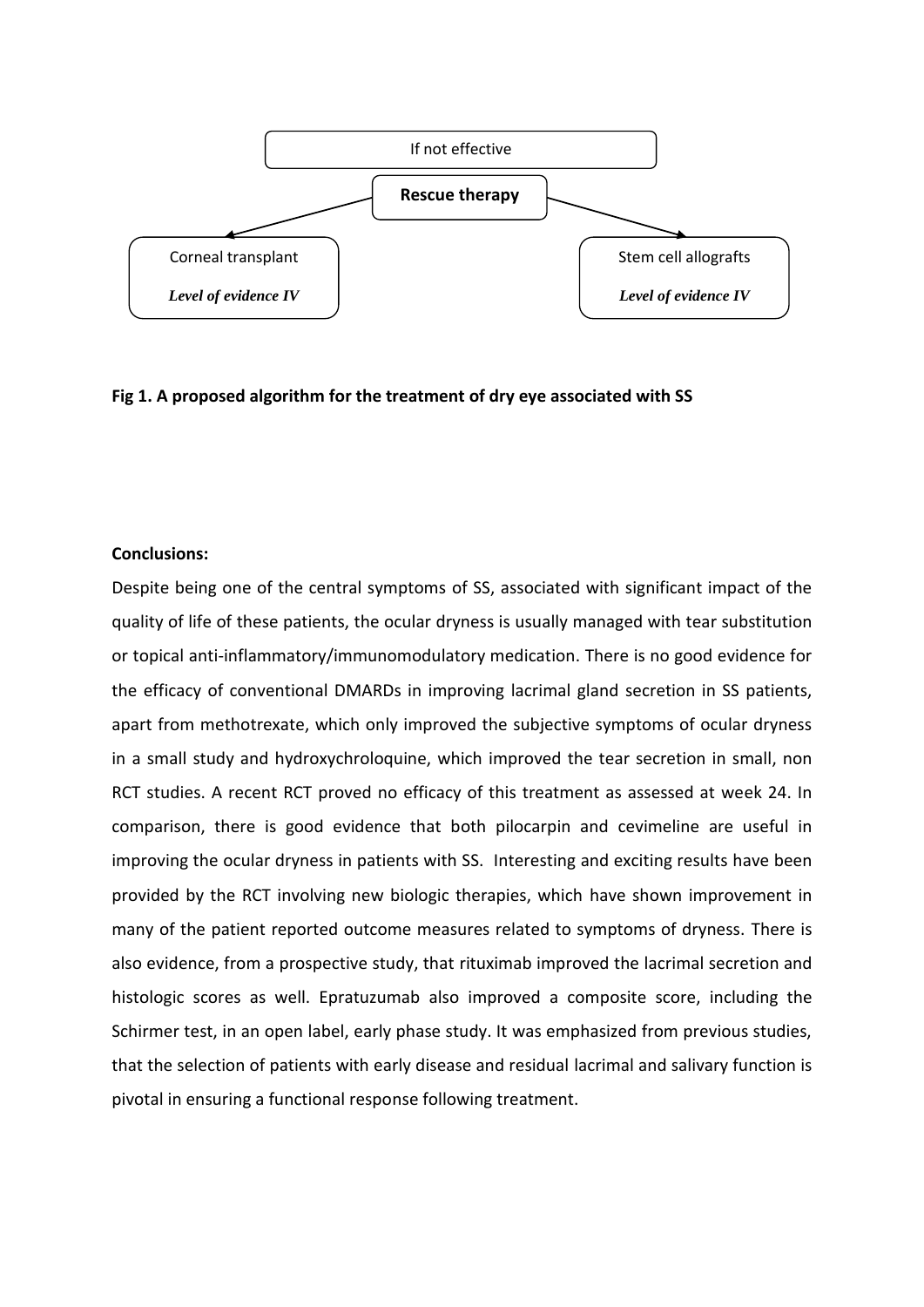In conclusion, the therapeutic armamentarium available for the treatment of ocular dryness associated with SS has expanded significantly in the last decade, as new biologic therapies targeting specific cells and molecules in patients with early disease have emerged. Apart from the biologic treatments, no systemic therapies are effective in SS. The dry eye treatment approach in SS differs from the treatment of other symptoms associated with SS, proving that patients benefit from an interdisciplinary approach and ophthalmological periodic review.

**Disclosure statement**: The authors declared no conflict of interests.

**Funding**: none.

## **References:**

1. Barrera MJ, Bahamondes V, Sepulveda D, Quest AF, Castro I, Cortes J, et al. Sjogren's syndrome and the epithelial target: a comprehensive review. J Autoimmun. 2013;42:7-18. 2. Gune S, Yilmaz S, Karalezli A, Aktas A. Quantitative and visual evaluation of salivary and

thyroid glands in patients with primary Sjogren's syndrome using salivary gland scintigraphy: relationship with clinicopathological features of salivary, lacrimal and thyroid glands. Nuclear medicine communications. 2010;31(7):666-72.

3. Hida A, Akahoshi M, Takagi Y, Ashizawa K, Imaizumi M, Soda M, et al. Prevalence of Sjogren syndrome among Nagasaki atomic bomb survivors. Ann Rheum Dis. 2008;67(5):689-95.

4. Tsuboi H, Asashima H, Takai C, Hagiwara S, Hagiya C, Yokosawa M, et al. Primary and secondary surveys on epidemiology of Sjogren's syndrome in Japan. Modern Rheumatology. 2014;24(3):464-70.

5. Qin B, Wang J, Yang Z, Yang M, Ma N, Huang F, et al. Epidemiology of primary Sjogren's syndrome: a systematic review and meta-analysis. Ann Rheum Dis. 2014.

6. Chiorini JA, Cihakova D, Ouellette CE, Caturegli P. Sjogren syndrome: advances in the pathogenesis from animal models. J Autoimmun. 2009;33(3-4):190-6.

7. Hansen A, Lipsky PE, Dorner T. New concepts in the pathogenesis of Sjogren syndrome: many questions, fewer answers. Curr Opin Rheumatol. 2003;15(5):563-70.

8. Huang YF, Cheng Q, Jiang CM, An S, Xiao L, Gou YC, et al. The immune factors involved in the pathogenesis, diagnosis, and treatment of Sjogren's syndrome. Clinical & developmental immunology. 2013;2013:160491. Epub 2013/08/13.

9. Kramer JM. Early events in Sjogren's Syndrome pathogenesis: the importance of innate immunity in disease initiation. Cytokine. 2014;67(2):92-101. Epub 2014/03/25.

10. Johnsen SJ, Brun JG, Goransson LG, Smastuen MC, Johannesen TB, Haldorsen K, et al. Risk of non-Hodgkin's lymphoma in primary Sjogren's syndrome: a population-based study. Arthritis Care Res (Hoboken). 2013;65(5):816-21.

11. Janta I, Martinez-Estupinan L, Valor L, Montoro M, Baniandres Rodriguez O, Hernandez Aragues I, et al. Comparison between full and tapered dosages of biologic therapies in psoriatic arthritis patients: clinical and ultrasound assessment. Clinical rheumatology. 2015.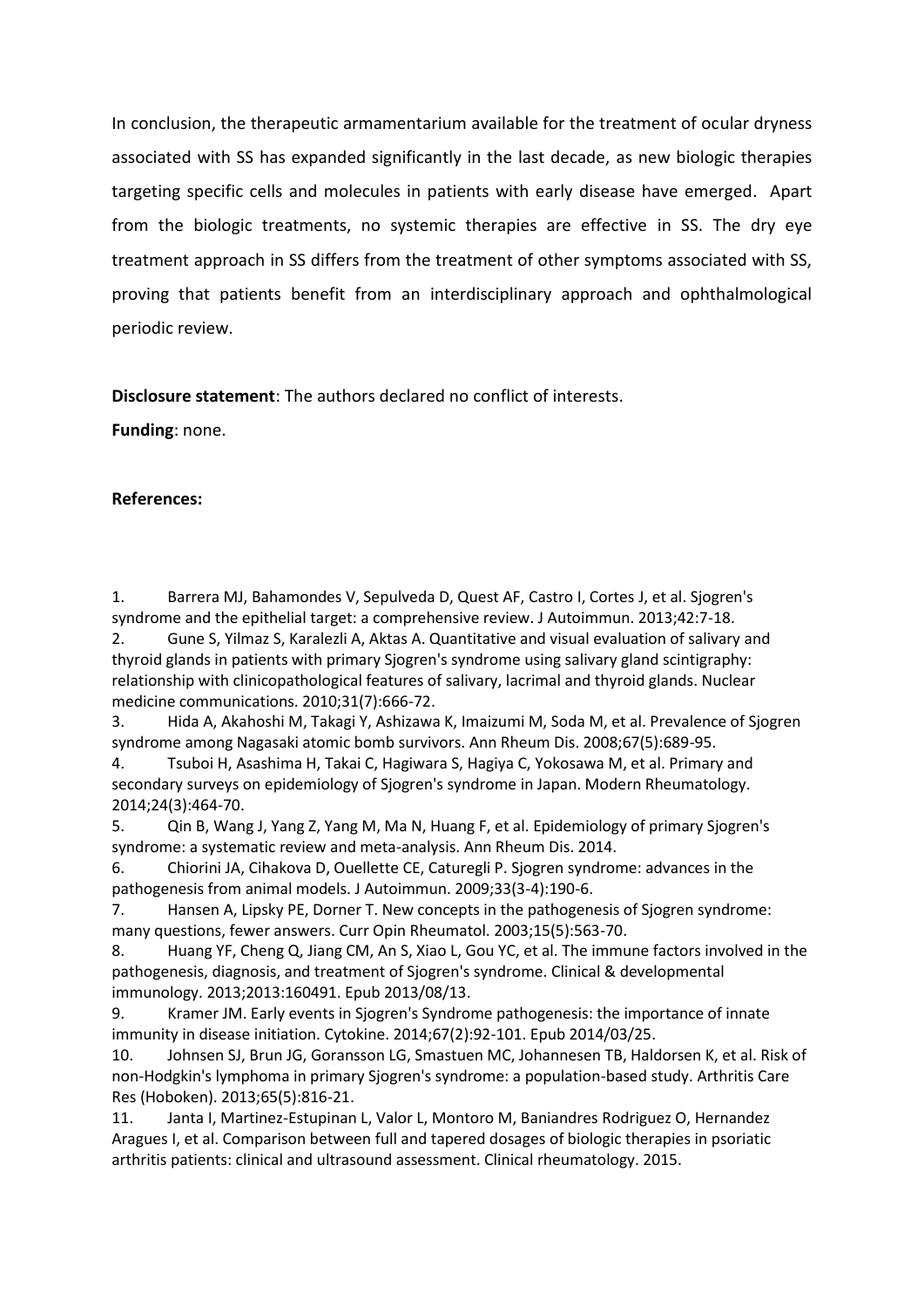12. The definition and classification of dry eye disease: report of the Definition and Classification Subcommittee of the International Dry Eye WorkShop (2007). The ocular surface. 2007;5(2):75-92.

13. Akpek EK, Lindsley KB, Adyanthaya RS, Swamy R, Baer AN, McDonnell PJ. Treatment of Sjogren's syndrome-associated dry eye an evidence-based review. Ophthalmology. 2011;118(7):1242-52.

14. Cozzi F, Raffeiner B, Beltrame V, Ciprian L, Coran A, Botsios C, et al. Effects of mud-bath therapy in psoriatic arthritis patients treated with TNF inhibitors. Clinical evaluation and assessment of synovial inflammation by contrast-enhanced ultrasound (CEUS). Joint, bone, spine : revue du rhumatisme. 2015.

15. Samarkos M, Moutsopoulos HM. Recent advances in the management of ocular complications of Sjogren's syndrome. Current allergy and asthma reports. 2005;5(4):327-32.

16. Vriezekolk JE, Geenen R, Hartkamp A, Godaert GL, Bootsma H, Kruize AA, et al. Psychological and somatic predictors of perceived and measured ocular dryness of patients with primary Sjogren's syndrome. J Rheumatol. 2005;32(12):2351-5.

17. Moss SE, Klein R, Klein BE. Incidence of dry eye in an older population. Archives of ophthalmology. 2004;122(3):369-73.

18. Kasetsuwan N, Satitpitakul V, Changul T, Jariyakosol S. Incidence and pattern of dry eye after cataract surgery. PloS one. 2013;8(11):e78657.

19. Haga HJ, Naderi Y, Moreno AM, Peen E. A study of the prevalence of sicca symptoms and secondary Sjogren's syndrome in patients with rheumatoid arthritis, and its association to disease activity and treatment profile. International journal of rheumatic diseases. 2012;15(3):284-8. Epub 2012/06/20.

20. Ciurtin C, Cojocaru VM, Arama S, Stoica V. Epidemiology of ocular involvement in autoimmune diseases. Romanian journal of internal medicine = Revue roumaine de medecine interne. 2008;46(3):243-7.

21. Avisar R, Robinson A, Appel I, Yassur Y, Weinberger D. Diclofenac sodium, 0.1% (Voltaren Ophtha), versus sodium chloride, 5%, in the treatment of filamentary keratitis. Cornea. 2000;19(2):145-7.

22. Aragona P, Stilo A, Ferreri F, Mobrici M. Effects of the topical treatment with NSAIDs on corneal sensitivity and ocular surface of Sjogren's syndrome patients. Eye. 2005;19(5):535-9.

23. Hong S, Kim T, Chung SH, Kim EK, Seo KY. Recurrence after topical nonpreserved methylprednisolone therapy for keratoconjunctivitis sicca in Sjogren's syndrome. Journal of ocular pharmacology and therapeutics : the official journal of the Association for Ocular Pharmacology and Therapeutics. 2007;23(1):78-82.

24. Zhang Y, Potvin R, Gong L. A study of the short-term effect of artificial tears on contrast sensitivity in patients with Sjogren's syndrome. Investigative ophthalmology & visual science. 2013;54(13):7977-82.

25. Qiu W, Liu Z, Ao M, Li X, Wang W. Punctal plugs versus artificial tears for treating primary Sjogren's syndrome with keratoconjunctivitis SICCA: a comparative observation of their effects on visual function. Rheumatology international. 2013;33(10):2543-8.

26. Aragona P, Di Stefano G, Ferreri F, Spinella R, Stilo A. Sodium hyaluronate eye drops of different osmolarity for the treatment of dry eye in Sjogren's syndrome patients. The British journal of ophthalmology. 2002;86(8):879-84.

27. Tsubota K, Goto E, Fujita H, Ono M, Inoue H, Saito I, et al. Treatment of dry eye by autologous serum application in Sjogren's syndrome. The British journal of ophthalmology. 1999;83(4):390-5.

28. Cho YK, Huang W, Kim GY, Lim BS. Comparison of autologous serum eye drops with different diluents. Current eye research. 2013;38(1):9-17.

29. Roberts CW, Carniglia PE, Brazzo BG. Comparison of topical cyclosporine, punctal occlusion, and a combination for the treatment of dry eye. Cornea. 2007;26(7):805-9.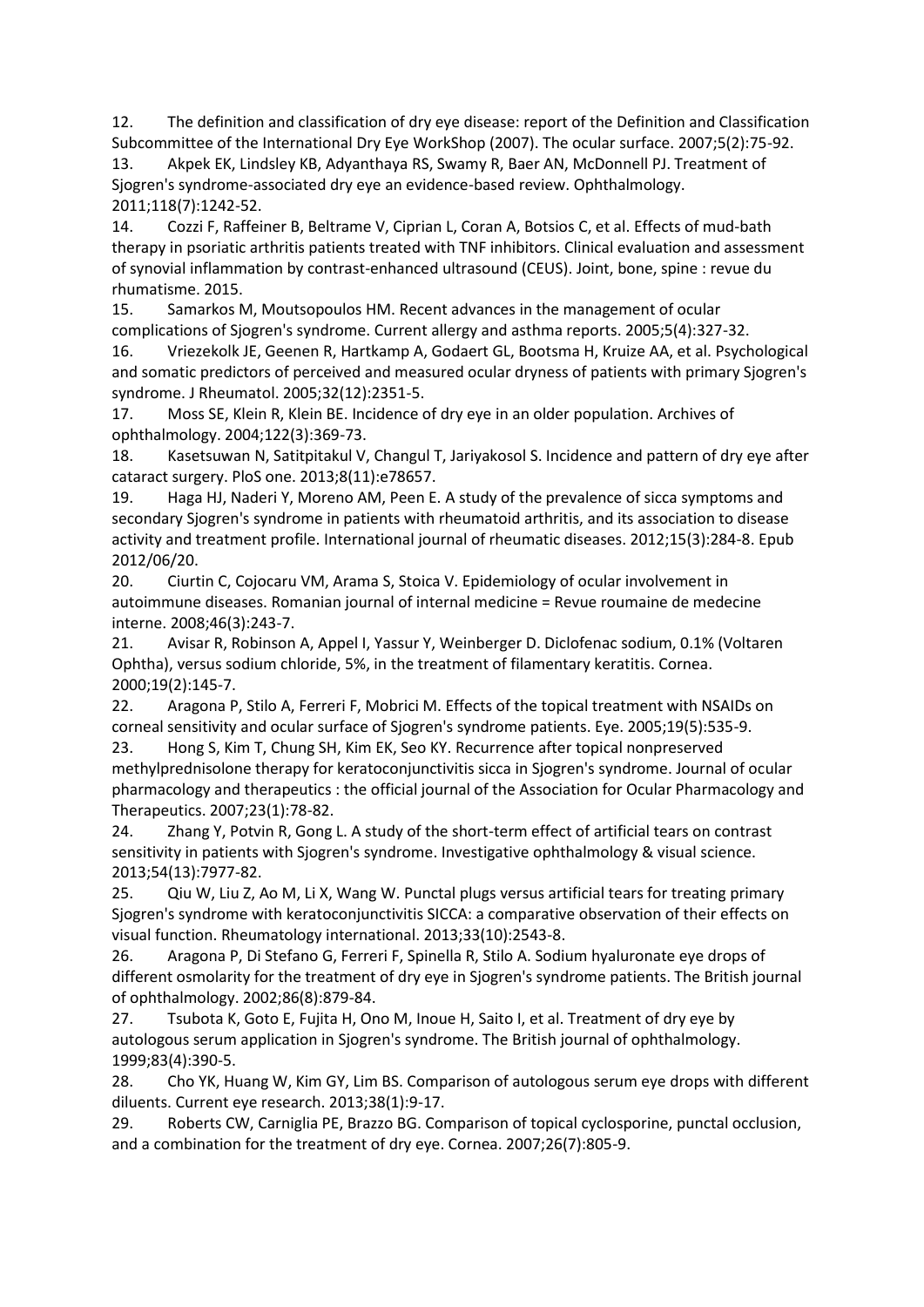30. Perry HD, Solomon R, Donnenfeld ED, Perry AR, Wittpenn JR, Greenman HE, et al. Evaluation of topical cyclosporine for the treatment of dry eye disease. Archives of ophthalmology. 2008;126(8):1046-50.

31. Dastjerdi MH, Hamrah P, Dana R. High-frequency topical cyclosporine 0.05% in the treatment of severe dry eye refractory to twice-daily regimen. Cornea. 2009;28(10):1091-6.

32. Sall K, Stevenson OD, Mundorf TK, Reis BL. Two multicenter, randomized studies of the efficacy and safety of cyclosporine ophthalmic emulsion in moderate to severe dry eye disease. CsA Phase 3 Study Group. Ophthalmology. 2000;107(4):631-9.

33. Kim EC, Choi JS, Joo CK. A comparison of vitamin a and cyclosporine a 0.05% eye drops for treatment of dry eye syndrome. American journal of ophthalmology. 2009;147(2):206-13 e3.

34. Barany EH. The mode of action of pilocarpine on outflow resistance in the eye of a primate (Cercopithecus ethiops). Investigative ophthalmology. 1962;1:712-27.

35. Tsifetaki N, Kitsos G, Paschides CA, Alamanos Y, Eftaxias V, Voulgari PV, et al. Oral pilocarpine for the treatment of ocular symptoms in patients with Sjogren's syndrome: a randomised 12 week controlled study. Annals of the rheumatic diseases. 2003;62(12):1204-7.

36. Papas AS, Sherrer YS, Charney M, Golden HE, Medsger TA, Jr., Walsh BT, et al. Successful Treatment of Dry Mouth and Dry Eye Symptoms in Sjogren's Syndrome Patients With Oral Pilocarpine: A Randomized, Placebo-Controlled, Dose-Adjustment Study. Journal of clinical rheumatology : practical reports on rheumatic & musculoskeletal diseases. 2004;10(4):169-77.

37. Vivino FB, Al-Hashimi I, Khan Z, LeVeque FG, Salisbury PL, 3rd, Tran-Johnson TK, et al. Pilocarpine tablets for the treatment of dry mouth and dry eye symptoms in patients with Sjogren syndrome: a randomized, placebo-controlled, fixed-dose, multicenter trial. P92-01 Study Group. Archives of internal medicine. 1999;159(2):174-81.

38. Ono M, Takamura E, Shinozaki K, Tsumura T, Hamano T, Yagi Y, et al. Therapeutic effect of cevimeline on dry eye in patients with Sjogren's syndrome: a randomized, double-blind clinical study. American journal of ophthalmology. 2004;138(1):6-17.

39. Petrone D, Condemi JJ, Fife R, Gluck O, Cohen S, Dalgin P. A double-blind, randomized, placebo-controlled study of cevimeline in Sjogren's syndrome patients with xerostomia and keratoconjunctivitis sicca. Arthritis and rheumatism. 2002;46(3):748-54.

40. Rihl M, Ulbricht K, Schmidt RE, Witte T. Treatment of sicca symptoms with hydroxychloroquine in patients with Sjogren's syndrome. Rheumatology. 2009;48(7):796-9.

41. Yavuz S, Asfuroglu E, Bicakcigil M, Toker E. Hydroxychloroquine improves dry eye symptoms of patients with primary Sjogren's syndrome. Rheumatology international. 2011;31(8):1045-9.

42. Gottenberg JE, Ravaud P, Puechal X, Le Guern V, Sibilia J, Goeb V, et al. Effects of hydroxychloroquine on symptomatic improvement in primary Sjogren syndrome: the JOQUER randomized clinical trial. Jama. 2014;312(3):249-58.

43. Skopouli FN, Jagiello P, Tsifetaki N, Moutsopoulos HM. Methotrexate in primary Sjogren's syndrome. Clinical and experimental rheumatology. 1996;14(5):555-8.

44. van Woerkom JM, Kruize AA, Geenen R, van Roon EN, Goldschmeding R, Verstappen SM, et al. Safety and efficacy of leflunomide in primary Sjogren's syndrome: a phase II pilot study. Annals of the rheumatic diseases. 2007;66(8):1026-32.

45. Price EJ, Rigby SP, Clancy U, Venables PJ. A double blind placebo controlled trial of azathioprine in the treatment of primary Sjogren's syndrome. The Journal of rheumatology. 1998;25(5):896-9.

46. Drosos AA, Skopouli FN, Galanopoulou VK, Kitridou RC, Moutsopoulos HM. Cyclosporin a therapy in patients with primary Sjogren's syndrome: results at one year. Scandinavian journal of rheumatology Supplement. 1986;61:246-9.

47. Pillemer SR, Leakan RA, Sankar V, Manny J, Baum BJ, Smith J, et al. Prominent adverse effects of thalidomide in primary Sjogren's syndrome. Arthritis and rheumatism. 2004;51(3):505-6.